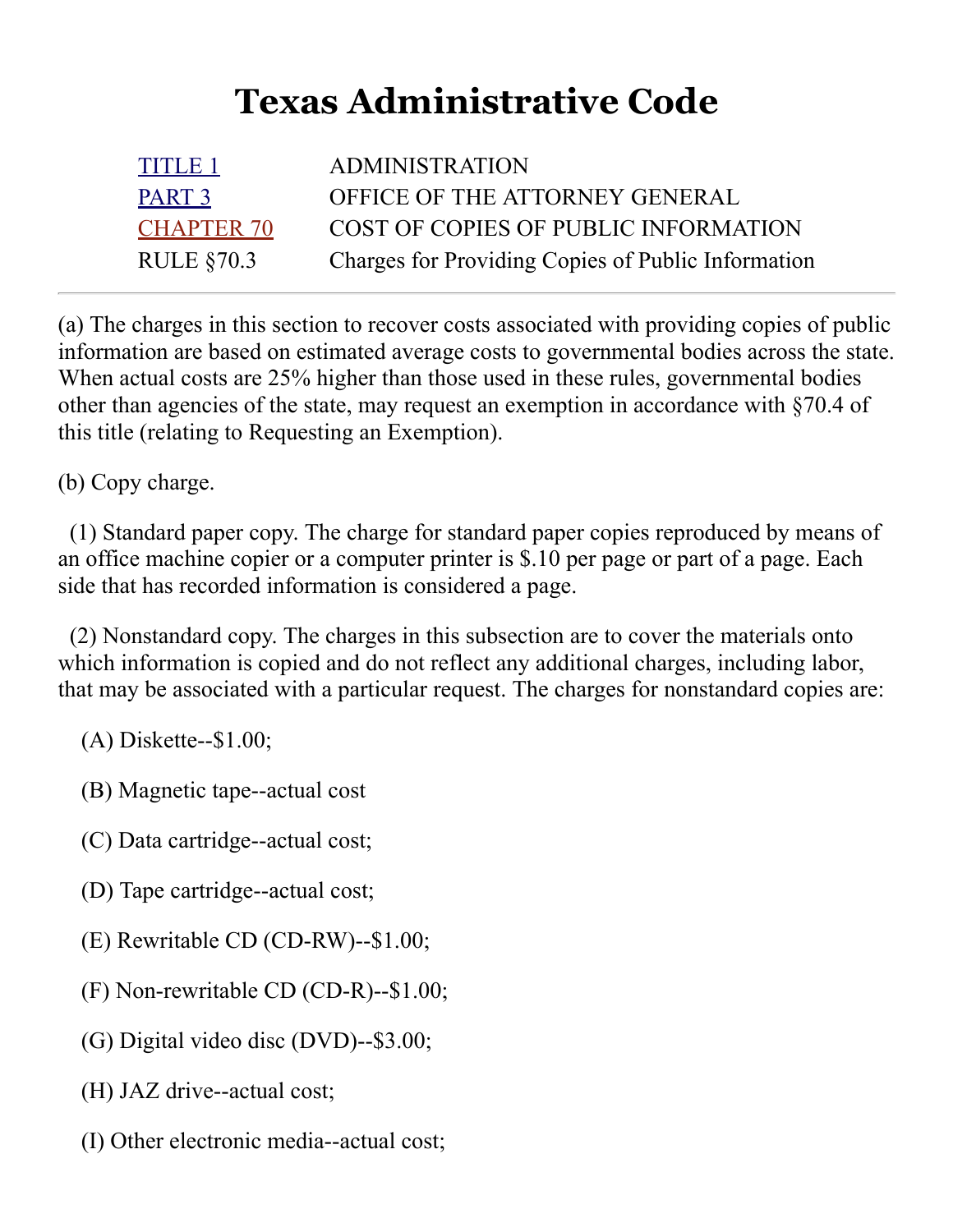(J) VHS video cassette--\$2.50;

(K) Audio cassette--\$1.00;

 (L) Oversize paper copy (e.g.: 11 inches by 17 inches, greenbar, bluebar, not including maps and photographs using specialty paper--See also §70.9 of this title)--\$.50;

(M) Specialty paper (e.g.: Mylar, blueprint, blueline, map, photographic--actual cost.

(c) Labor charge for programming. If a particular request requires the services of a programmer in order to execute an existing program or to create a new program so that requested information may be accessed and copied, the governmental body may charge for the programmer's time.

 (1) The hourly charge for a programmer is \$28.50 an hour. Only programming services shall be charged at this hourly rate.

 (2) Governmental bodies that do not have in-house programming capabilities shall comply with requests in accordance with §552.231 of the Texas Government Code.

 (3) If the charge for providing a copy of public information includes costs of labor, a governmental body shall comply with the requirements of §552.261(b) of the Texas Government Code.

(d) Labor charge for locating, compiling, manipulating data, and reproducing public information.

 (1) The charge for labor costs incurred in processing a request for public information is \$15 an hour. The labor charge includes the actual time to locate, compile, manipulate data, and reproduce the requested information.

 (2) A labor charge shall not be billed in connection with complying with requests that are for 50 or fewer pages of paper records, unless the documents to be copied are located in:

 (A) Two or more separate buildings that are not physically connected with each other; or

(B) A remote storage facility.

 (3) A labor charge shall not be recovered for any time spent by an attorney, legal assistant, or any other person who reviews the requested information: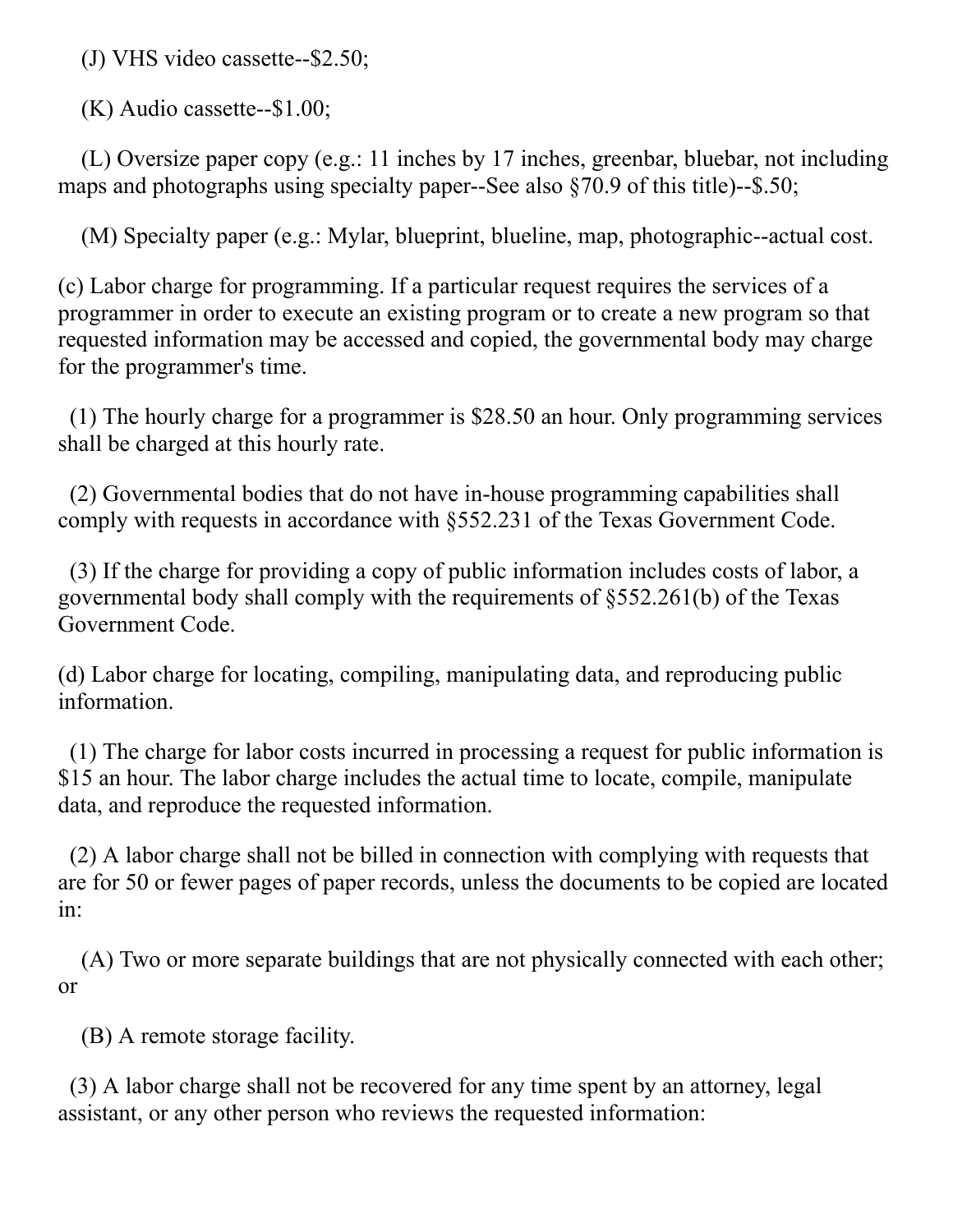(A) To determine whether the governmental body will raise any exceptions to disclosure of the requested information under the Texas Government Code, Subchapter C, Chapter 552; or

 (B) To research or prepare a request for a ruling by the attorney general's office pursuant to §552.301 of the Texas Government Code.

 (4) When confidential information pursuant to a mandatory exception of the Act is mixed with public information in the same page, a labor charge may be recovered for time spent to redact, blackout, or otherwise obscure confidential information in order to release the public information. A labor charge shall not be made for redacting confidential information for requests of 50 or fewer pages, unless the request also qualifies for a labor charge pursuant to Texas Government Code, §552.261(a)(1) or (2).

 (5) If the charge for providing a copy of public information includes costs of labor, a governmental body shall comply with the requirements of Texas Government Code, Chapter 552, §552.261(b).

 (6) For purposes of paragraph (2)(A) of this subsection, two buildings connected by a covered or open sidewalk, an elevated or underground passageway, or a similar facility, are not considered to be separate buildings.

(e) Overhead charge.

 (1) Whenever any labor charge is applicable to a request, a governmental body may include in the charges direct and indirect costs, in addition to the specific labor charge. This overhead charge would cover such costs as depreciation of capital assets, rent, maintenance and repair, utilities, and administrative overhead. If a governmental body chooses to recover such costs, a charge shall be made in accordance with the methodology described in paragraph (3) of this subsection. Although an exact calculation of costs will vary, the use of a standard charge will avoid complication in calculating such costs and will provide uniformity for charges made statewide.

 (2) An overhead charge shall not be made for requests for copies of 50 or fewer pages of standard paper records unless the request also qualifies for a labor charge pursuant to Texas Government Code,  $\S 552.261(a)(1)$  or (2).

 (3) The overhead charge shall be computed at 20% of the charge made to cover any labor costs associated with a particular request. Example: if one hour of labor is used for a particular request, the formula would be as follows: Labor charge for locating, compiling, and reproducing,  $$15.00 \times .20 = $3.00$ ; or Programming labor charge, \$28.50  $x$  20 = \$5.70. If a request requires one hour of labor charge for locating, compiling, and reproducing information (\$15.00 per hour); and one hour of programming labor charge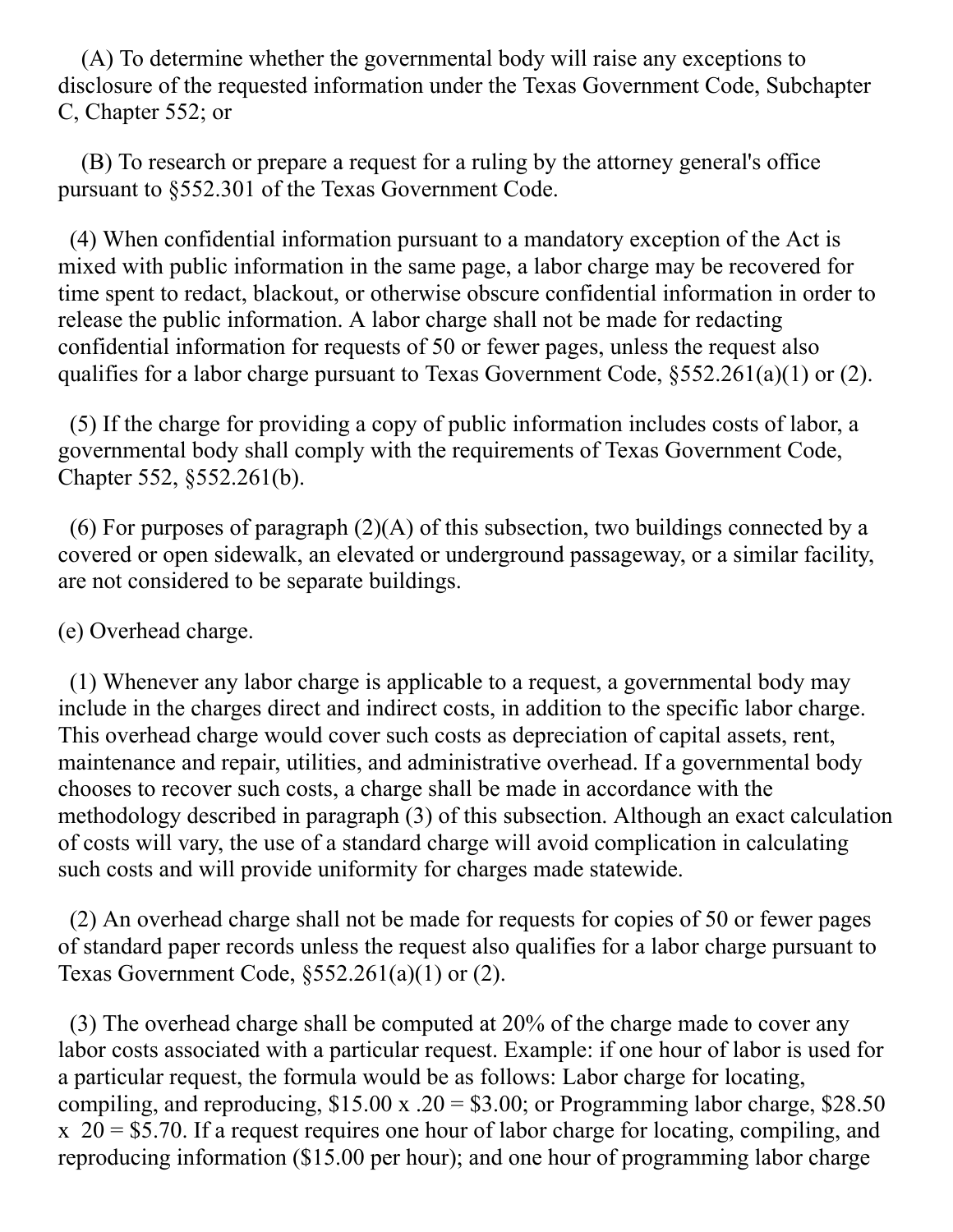(\$28.50 per hour), the combined overhead would be:  $$15.00 + $28.50 = $43.50 \times .20 =$ \$8.70.

(f) Microfiche and microfilm charge.

 (1) If a governmental body already has information that exists on microfiche or microfilm and has copies available for sale or distribution, the charge for a copy must not exceed the cost of its reproduction. If no copies of the requested microfiche or microfilm are available and the information on the microfiche or microfilm can be released in its entirety, the governmental body should make a copy of the microfiche or microfilm. The charge for a copy shall not exceed the cost of its reproduction. The Texas State Library and Archives Commission has the capacity to reproduce microfiche and microfilm for governmental bodies. Governmental bodies that do not have in-house capability to reproduce microfiche or microfilm are encouraged to contact the Texas State Library before having the reproduction made commercially.

 (2) If only a master copy of information in microfilm is maintained, the charge is \$.10 per page for standard size paper copies, plus any applicable labor and overhead charge for more than 50 copies.

(g) Remote document retrieval charge.

 (1) Due to limited on-site capacity of storage documents, it is frequently necessary to store information that is not in current use in remote storage locations. Every effort should be made by governmental bodies to store current records on-site. State agencies are encouraged to store inactive or non-current records with the Texas State Library and Archives Commission. To the extent that the retrieval of documents results in a charge to comply with a request, it is permissible to recover costs of such services for requests that qualify for labor charges under current law.

 (2) If a governmental body has a contract with a commercial records storage company, whereby the private company charges a fee to locate, retrieve, deliver, and return to storage the needed record(s), no additional labor charge shall be factored in for time spent locating documents at the storage location by the private company's personnel. If after delivery to the governmental body, the boxes must still be searched for records that are responsive to the request, a labor charge is allowed according to subsection  $(d)(1)$  of this section.

(h) Computer resource charge.

 (1) The computer resource charge is a utilization charge for computers based on the amortized cost of acquisition, lease, operation, and maintenance of computer resources, which might include, but is not limited to, some or all of the following: central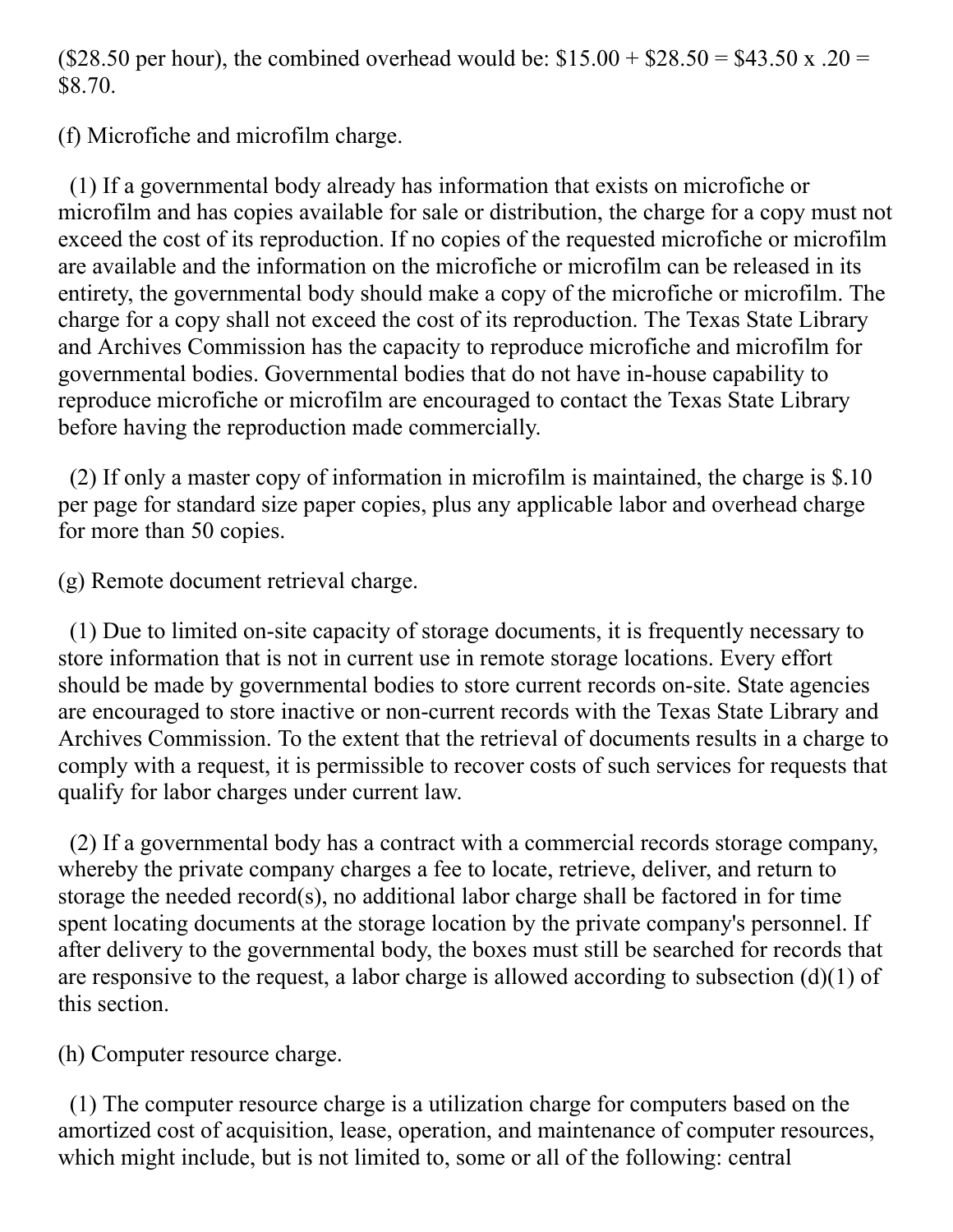processing units (CPUs), servers, disk drives, local area networks (LANs), printers, tape drives, other peripheral devices, communications devices, software, and system utilities.

 (2) These computer resource charges are not intended to substitute for cost recovery methodologies or charges made for purposes other than responding to public information requests

 (3) The charges in this subsection are averages based on a survey of governmental bodies with a broad range of computer capabilities. Each governmental body using this cost recovery charge shall determine which category(ies) of computer system(s) used to fulfill the public information request most closely fits its existing system(s), and set its charge accordingly. Type of System--Rate: mainframe--\$10 per CPU minute; Midsize- -\$1.50 per CPU minute; Client/Server--\$2.20 per clock hour; PC or LAN--\$1.00 per clock hour.

 (4) The charge made to recover the computer utilization cost is the actual time the computer takes to execute a particular program times the applicable rate. The CPU charge is not meant to apply to programming or printing time; rather it is solely to recover costs associated with the actual time required by the computer to execute a program This time, called CPU time, can be read directly from the CPU clock, and most frequently will be a matter of seconds. If programming is required to comply with a particular request, the appropriate charge that may be recovered for programming time is set forth in subsection (d) of this section. No charge should be made for computer printout time Example If a mainframe computer is used, and the processing time is 20 seconds, the charges would be as follows:  $$10 / 3 = $3.33$ ; or  $$10 / 60 \times 20 = $3.33$ .

 (5) A governmental body that does not have in-house computer capabilities shall comply with requests in accordance with the §552.231 of the Texas Government Code.

(i) Miscellaneous supplies The actual cost of miscellaneous supplies, such as labels, boxes, and other supplies used to produce the requested information, may be added to the total charge for public information.

(j) Postal and shipping charges. Governmental bodies may add any related postal or shipping expenses which are necessary to transmit the reproduced information to the requesting party.

(k) Sales tax. Pursuant to Office of the Comptroller of Public Accounts' rules sales tax shall not be added on charges for public information (34 TAC, Part 1, Chapter 3, Subchapter O, §3 341 and §3 342)

(l) Miscellaneous charges: A governmental body that accepts payment by credit card for copies of public information and that is charged a "transaction fee" by the credit card